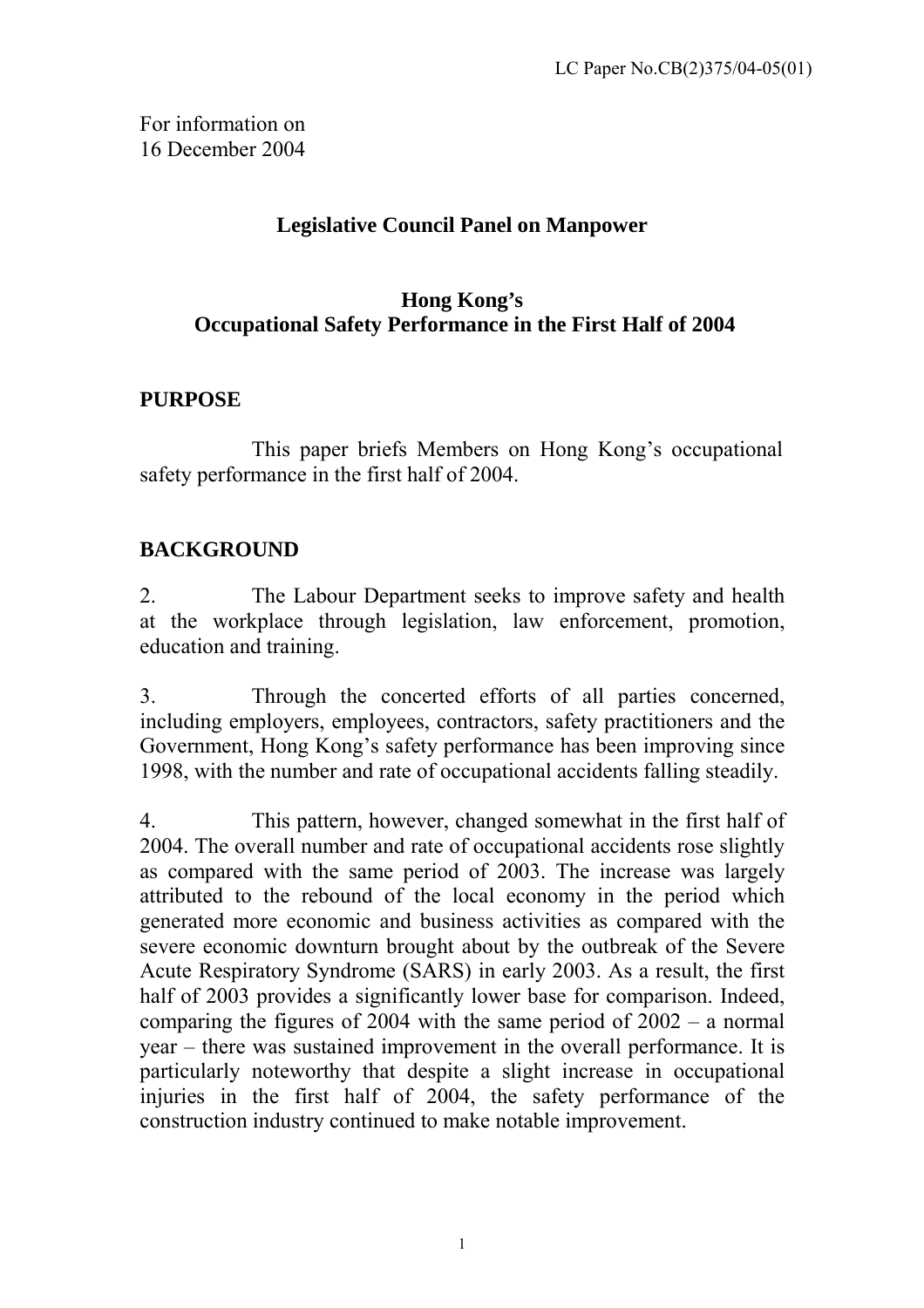# **RECENT STATISTICS**

### *Occupational Injuries*

5. The number of occupational injuries in all workplaces in the first half of 2004 stood at 21,064, an increase of 7.4% over the corresponding period in 2003, while the injury rate per 1,000 employees increased slightly from 16.5 to 17.5, up by 5.7%. However, compared with the first half of 2002, the number of occupational injuries fell by 8.1% and the injury rate dropped by 6.7%. (Table 1)

|                                | 2002<br>$1st$ half | 2003<br>$1st$ half | 2004 $1st$ half<br>compared with<br>2003 $1st$ half) | 2004 $1st$ half<br>(compared with<br>$20021$ <sup>st</sup> half) |
|--------------------------------|--------------------|--------------------|------------------------------------------------------|------------------------------------------------------------------|
| Fatal                          | 111                | 86                 | 91<br>$(+5.8\%)$                                     | 91<br>$(-18.0\%)$                                                |
| Non-fatal                      | 22 813             | 19 5 25            | 20 973<br>$(+7.4\%)$                                 | 20 973<br>$(-8.1\%)$                                             |
| Total                          | 22 9 24            | 19611              | 21 064<br>$(+7.4\%)$                                 | 21 064<br>$(-8.1\%)$                                             |
| Injury Rate/1,000<br>employees | 18.7               | 16.5               | 17.5<br>$(+5.7\%)$                                   | 17.5<br>$-6.7\%$                                                 |

**(Table 1) Occupational Injuries in All Workplaces**

6. For the first half of 2004, the catering industry, transport and related services, business services and wholesale and retail trade all recorded some increases in their accident figures. However, these accidents were mostly of a minor nature and were mainly due to improper manual lifting or carrying and slip or trip on the same level.

# *Industrial accidents*

7. The number of industrial accidents for all sectors in the first half of 2004 stood at 8,444, representing a slight increase of 2.1% over the corresponding period in 2003. The accident rate per 1,000 workers increased slightly from 30.0 in the first half of 2003 to 30.1 in the same period of 2004. However, compared with the first half of 2002, the number of occupational injuries fell by 24.5% and the injury rate dropped by 17.1%. (Table 2)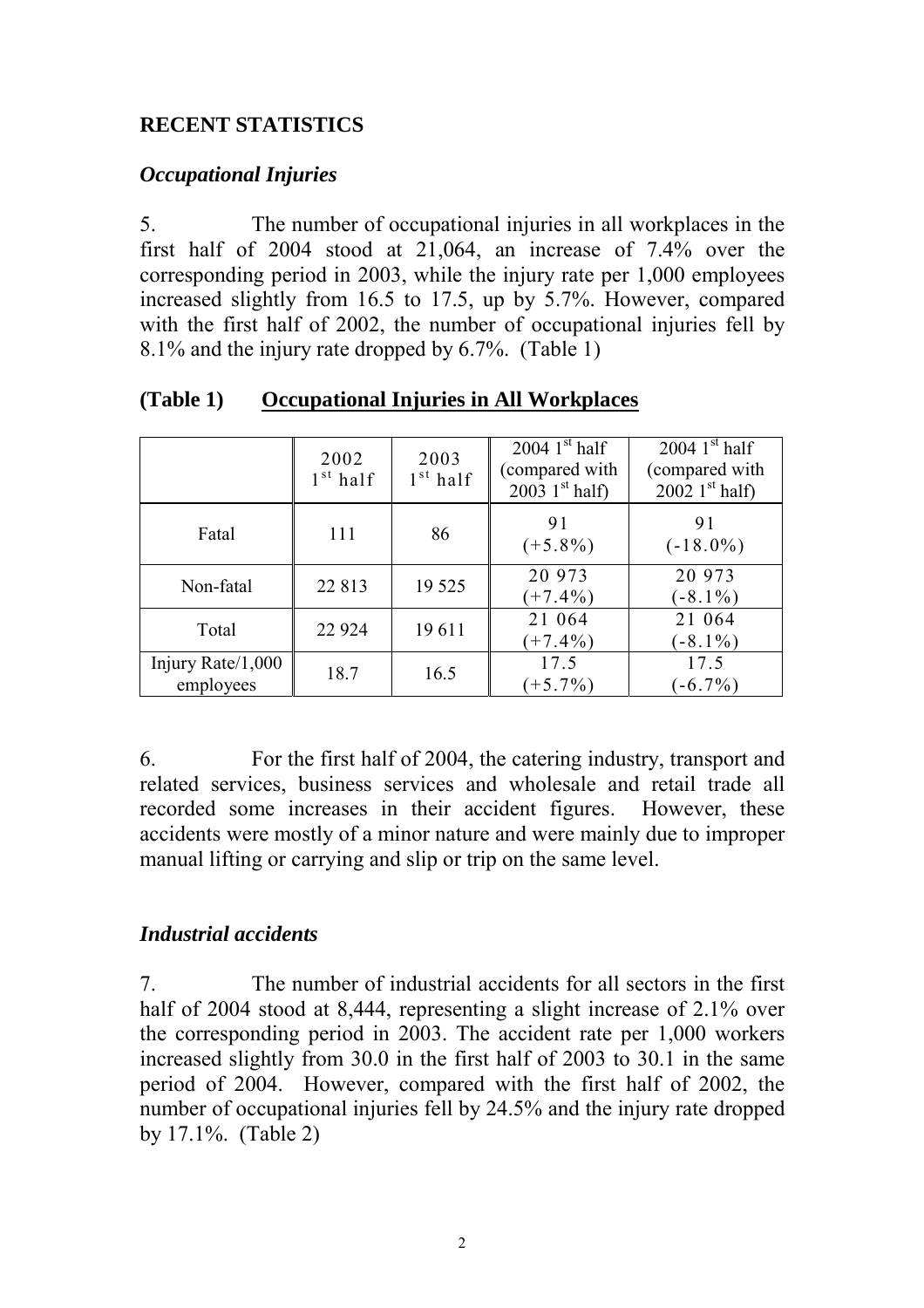|                                   | 2002<br>$1st$ half | 2003<br>$1st$ half | 2004 $1st$ half<br>compared with<br>$2003 \; 1^{st} \; \text{half}$ | 2004 $1st$ half<br>(compared with<br>2002 $1st$ half) |
|-----------------------------------|--------------------|--------------------|---------------------------------------------------------------------|-------------------------------------------------------|
| Fatal                             | 10                 | 14                 | 11<br>$(-21.4\%)$                                                   | 11<br>$(+10.0\%)$                                     |
| Non-fatal                         | 11 173             | 8 2 5 5            | 8 4 3 3<br>$(+2.2\%)$                                               | 8 4 3 3<br>$(-24.5%)$                                 |
| Total                             | 11 183             | 8 2 6 9            | 8 4 4 4<br>$(+2.1\%)$                                               | 8 4 4 4<br>$(-24.5%)$                                 |
| Accident<br>Rate/1,000<br>workers | 36.4               | 30.0               | 30.1<br>$(+0.4\%)$                                                  | 30.1<br>$(-17.1\%)$                                   |

### **(Table 2) Industrial Accidents in All Sectors**

8. Of the 11 industrial fatalities in the first half of 2004, 8 occurred on construction sites, while the remainder in manufacturing and other establishments. Their causes were fall of persons from height (6 cases), trapped in or between objects (2 cases), striking against/struck by moving object (1 case) and struck by falling objects (2 cases).

#### *Accidents in the Construction Industry*

9. Despite the mild increase in the number of industrial accidents in overall terms, the safety performance of the high-risk construction industry has continued to improve. However, it still has the highest number of fatalities and accident rate. The number of industrial accidents in the construction industry decreased from 2,141 in the first half of 2003 to 1,789 in the same period of 2004, down by 16.4%. The accident rate per 1,000 workers dropped from 66.0 in the first half of 2003 to 53.9 in the same period of 2004, down by 18.2%. Compared with the first half of 2002, the number of accidents showed a hefty drop of 44.5% whilst the injury rate went down by 34.7%. (Table 3)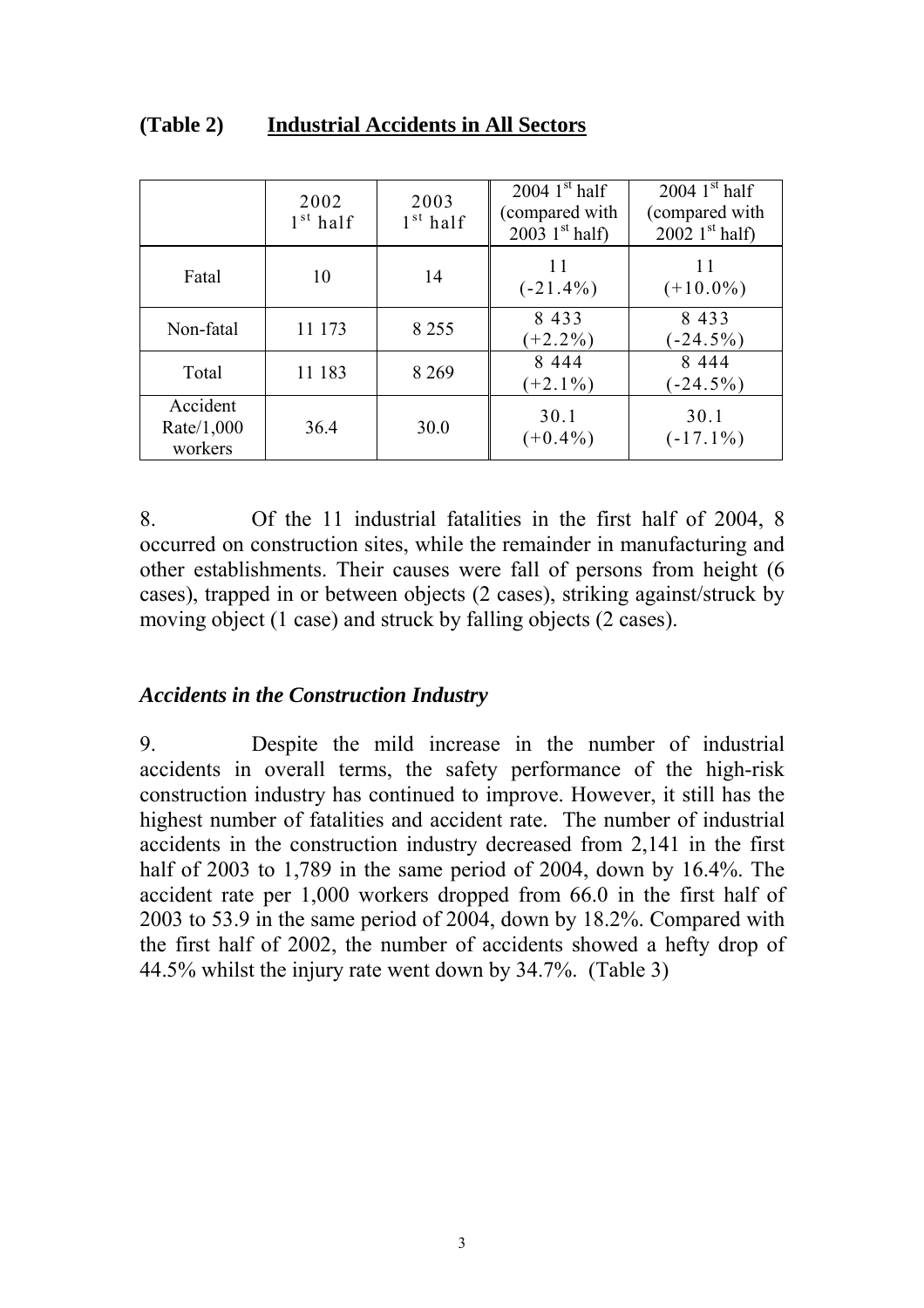|                                   | 2002<br>$1st$ half | 2003<br>$1st$ half | 2004 $1st$ half<br>compared with<br>$2003 \; 1^{st} \; \text{half}$ | 2004 $1st$ half<br>(compared with<br>2002 $1st$ half) |
|-----------------------------------|--------------------|--------------------|---------------------------------------------------------------------|-------------------------------------------------------|
| Fatal                             | 9                  | 13                 | $(-38.5\%)$                                                         | $(-11.1\%)$                                           |
| Non-fatal                         | 3 2 1 4            | 2 1 2 8            | 1 781<br>$(-16.3\%)$                                                | 1781<br>$-44.6\%$                                     |
| Total                             | 3 2 2 3            | 2 1 4 1            | 1 789<br>$(-16.4\%)$                                                | 1789<br>$-44.5\%$                                     |
| Accident<br>Rate/1,000<br>workers | 82.6               | 66.0               | 53.9<br>$(-18.2\%)$                                                 | 53.9<br>$(-34.7\%)$                                   |

**(Table 3) Industrial Accidents in the Construction Industry**

10. The causes of the eight fatalities were fall of person from height (4 cases), struck by falling objects (2 cases), trapped in or between objects (1 case) and striking against or struck by moving object (1 case) A table showing the breakdown of the industrial accidents in the construction industry by type of accident is at **Annex 1**.

# *Accidents in the Catering Industry*

11. The catering industry topped the "league table" of industries in terms of the number of accidents. The number of industrial accidents increased from 3,914 in the first half of 2003 to 4,557 in the same period of 2004, up by 16.4%, while the accident rate per 1,000 workers increased from 45.9 in the first half of 2003 to 50.0 in the same period of 2004, up by 8.9%. (A detailed breakdown of the catering accidents by type of accident is at **Annex 2**.) However, compared with the first half of 2002, the number of accidents fell by 10.2%, and the injury rate dropped by 7.6%. (Table 4)

| (Table 4) |  | Industrial Accidents in the Catering Industry |  |
|-----------|--|-----------------------------------------------|--|
|           |  |                                               |  |

|                                   | 2002<br>$1st$ half | 2003<br>$1st$ half | 2004 1st half<br>compared with<br>2003 $1st$ half) | 2004 $1st$ half<br>(compared with<br>2002 $1st$ half) |
|-----------------------------------|--------------------|--------------------|----------------------------------------------------|-------------------------------------------------------|
| Fatal                             | 0                  | 0                  |                                                    | $- -$                                                 |
| Non-fatal                         | 5 0 7 5            | 3 9 1 4            | 4 5 5 7<br>$+16.4\%$                               | 4 5 5 7<br>$(-10.2\%)$                                |
| Total                             | 5 0 7 5            | 3 9 1 4            | 4 5 5 7<br>$+16.4\%$                               | 4 5 5 7<br>$(-10.2\%)$                                |
| Accident<br>Rate/1,000<br>workers | 54.1               | 45.9               | 50.0<br>$(+8.9\%)$                                 | 50.0<br>$(-7.6\%)$                                    |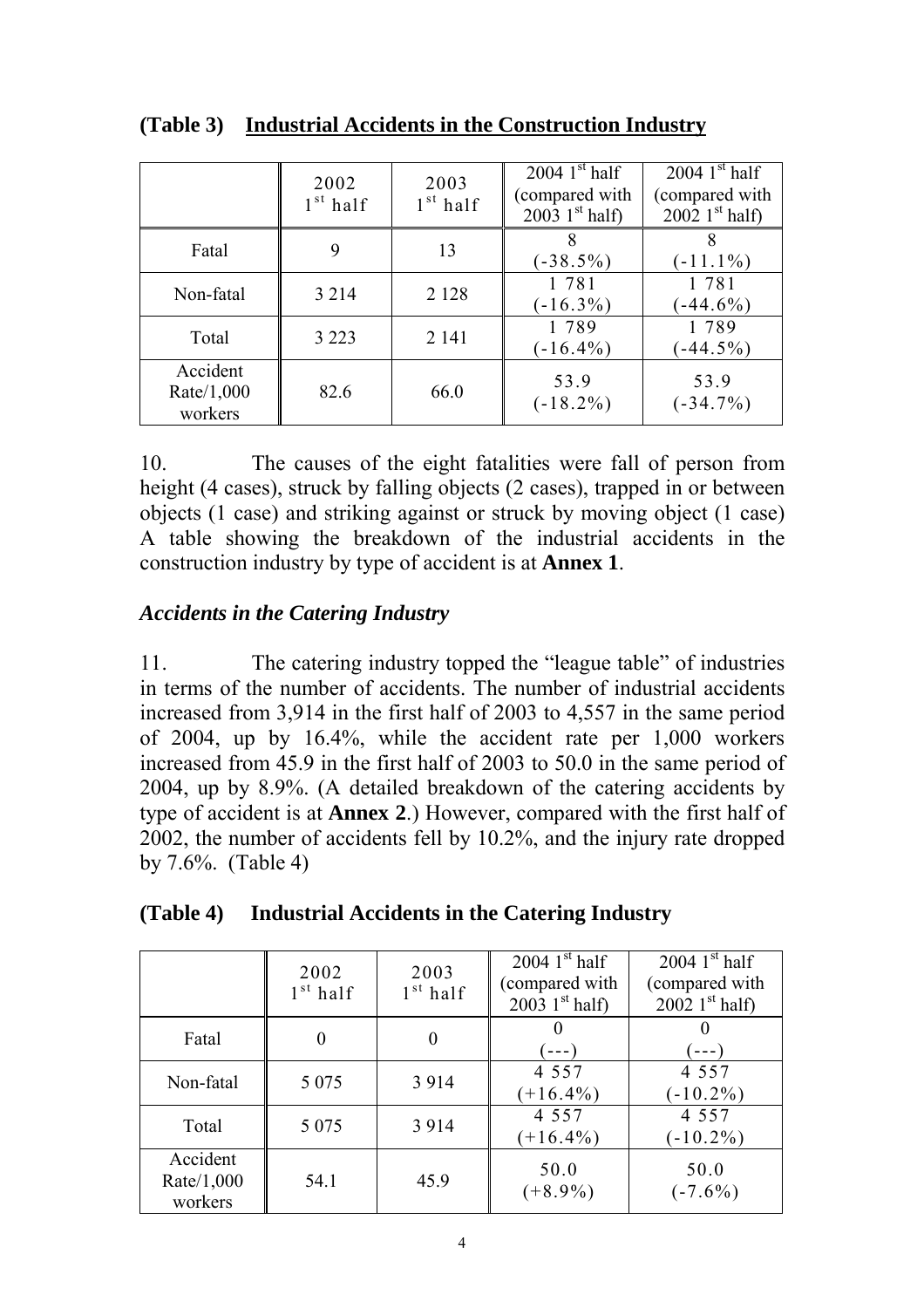# **NEW INITIATIVES**

12. In response to the changing circumstances as reflected by the accident statistics in the first half of 2004, the Labour Department has readjusted its strategy and launched various improvement measures. They include :

- (a) stepping up inspections to minor renovation and maintenance works which have emerged increasingly as a major concern. Occupational Safety Officers of the Labour Department have stepped up point-to-point inspections not only on normal working days, but also at night and during holidays to detect and clamp down on the offending contractors;
- (b) establishing a voluntary referral system of unsafe working condition with the Hong Kong Association of Property Management Companies. Under the system, the property management companies will keep the Labour Department informed of unsafe working conditions for timely intervention. Since the introduction of the system, a total of 230 enquiry/complaint/referral cases were received. As a result of inspections to follow up on these cases, 27 improvement notices and 14 suspension notices were issued and 28 prosecutions taken out;
- (c) launching enforcement campaigns against container handling and storage operators which recorded 3 industrial fatalities so far this year;
- (d) stepping up publicity on the safety award schemes for the catering and construction industries to enhance their awareness and foster a safety culture;
- (e) preparing a new Code of Practice to promulgate the safe use of excavators, and issuing several guidance notes on different safety issues such as renovation safety, maintenance of low voltage electrical switch gears, etc; and
- (f) intensifying enforcement and promotion actions against lift and escalator contractors.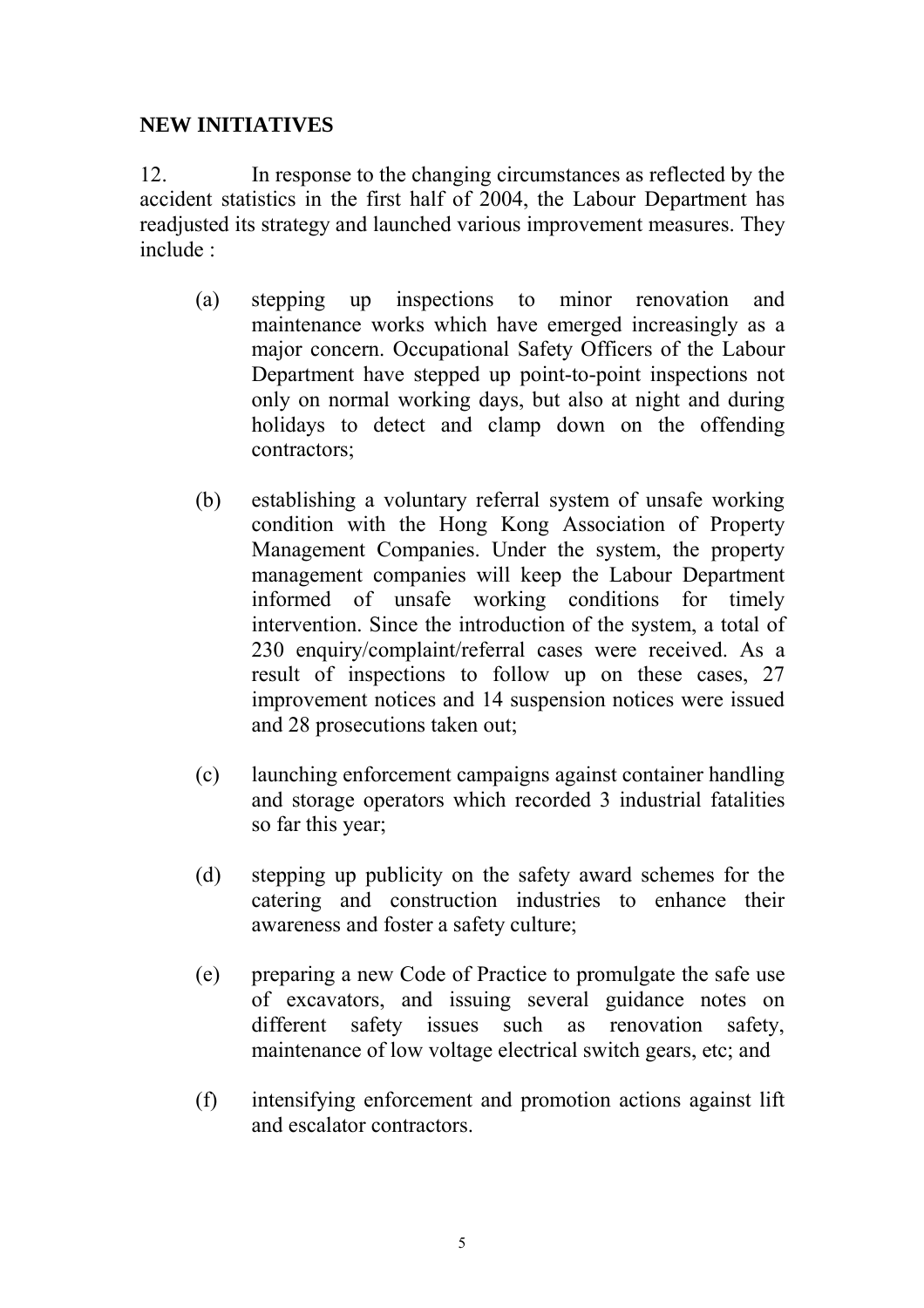# **THE WAY FORWARD**

13. The Labour Department will continue to keep up its efforts to reduce the work accident toll and explore new ways to establish and maintain an effective occupational safety and health culture in a changing environment, so that both employers and employees can become increasingly aware of maintaining safety at work.

Labour Department December 2004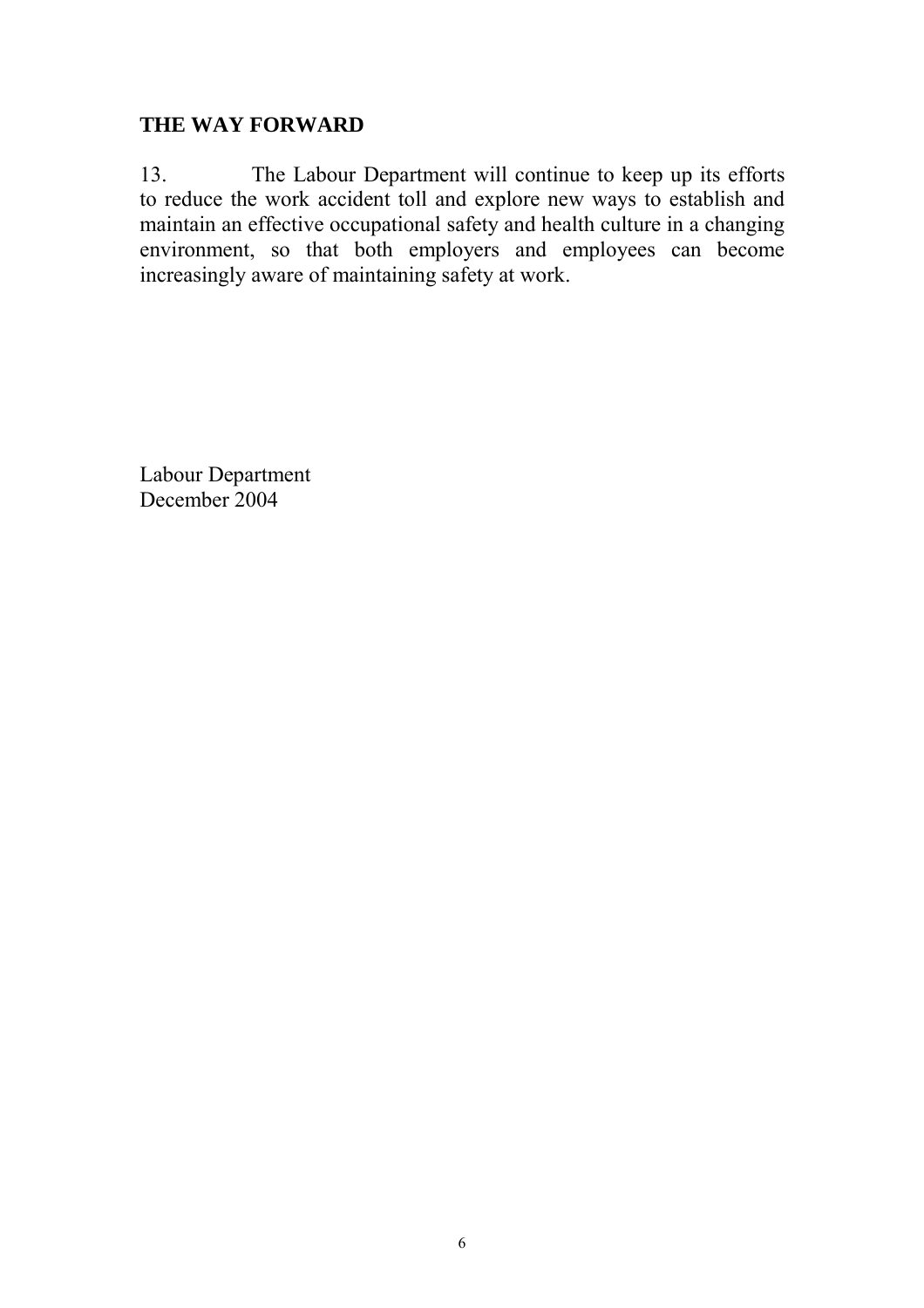# **Industrial Accidents in Construction Industry in 1st Half of 2004 - analysed by Type of Accident -**

| Type of Accident                               |                  |      |                  | 1st Half of 2003 1st Half of 2004 | Change         |
|------------------------------------------------|------------------|------|------------------|-----------------------------------|----------------|
| Trapped in or between objects                  | 88               |      | 57               | (1)                               | $-31$          |
| Injured whilst lifting or carrying             | 338              |      | 315              |                                   | $-23$          |
| Slip, trip or fall on same level               | 402              |      | 309              |                                   | $-93$          |
| Fall of person from height                     | 242              | (2)  | 218              | (4)                               | $-24$          |
| Striking against fixed or stationary object    | 228              |      | 211              |                                   | $-17$          |
| Striking against or struck by moving object    | 400              | (1)  | 320              | (1)                               | $-80$          |
| Stepping on object                             | 17               |      | 11               |                                   | $-6$           |
| Exposure to or contact with harmful substance  | 13               |      | 8                |                                   | $-5$           |
| Contact with electricity or electric discharge | 11               | (3)  | 6                |                                   | $-5$           |
| Trapped by collapsing or overturning object    | 15               | (2)  | 5                |                                   | $-10$          |
| Struck by falling object                       | 93               | (2)  | 72               | (2)                               | $-21$          |
| Struck by moving vehicle                       | 11               |      | 14               |                                   | $\overline{3}$ |
| Contact with moving machinery or object being  | 142              | (1)  | 120              |                                   | $-22$          |
| machined                                       |                  |      |                  |                                   |                |
| Drowning                                       | $\boldsymbol{0}$ |      | $\boldsymbol{0}$ |                                   |                |
| Exposure to fire                               | $\tau$           | (2)  | $\overline{3}$   |                                   | $-4$           |
| Exposure to explosion                          | $\overline{2}$   |      | 6                |                                   | $\overline{4}$ |
| Injured by hand tool                           | 112              |      | 94               |                                   | $-18$          |
| Injured by fall of ground                      | $\overline{4}$   |      | $\overline{0}$   |                                   | $-4$           |
| Asphyxiation                                   | $\boldsymbol{0}$ |      | $\mathbf{0}$     |                                   |                |
| Contact with hot surface or substance          | 10               |      | 10               |                                   |                |
| Injured by animal                              | $\boldsymbol{0}$ |      | $\overline{2}$   |                                   | $\overline{2}$ |
| Injured in workplace violence                  | $\boldsymbol{0}$ |      | $\boldsymbol{0}$ |                                   | ---            |
| Others                                         | 6                |      | 8                |                                   | $\overline{2}$ |
| <b>Total</b>                                   | 2 1 4 1          | (13) | 1789             | (8)                               | $-352$         |

Notes:

- 1. Since 1.1.1998, the number of injury cases recorded for a period indicates cases which occurred in that period.
- 2. Figures in brackets denote the number of fatalities.
- 3. The above accident figures are recorded as at 30 September 2004.